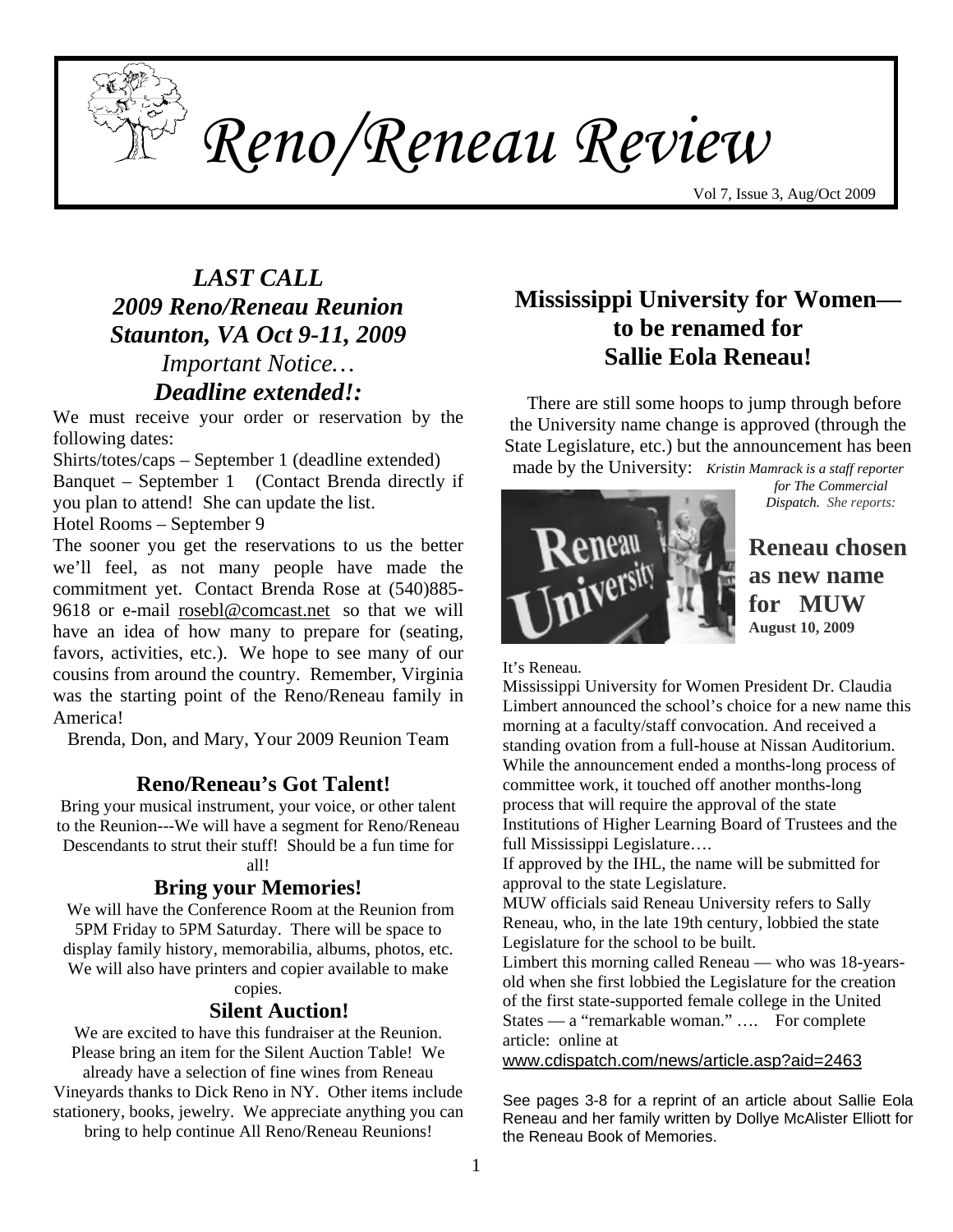#### We Remember Rachel Elliott Pressly Day



Rachel Elliott Pressly Day, Kerrville, TX, passed away at her home on July 7, 2009. Rachel was born April 19, 1922 in Tampa, Florida to The Rev. Henry E. and Mary (Bradley) Pressly, Presbyterian missionaries to Mexico. The family lived in Valles, Tampico, and Cuernavaca, Mexico. Her education included schools in Mexico, followed by high school in Due West, South Carolina, and then the University of

#### Texas.

Rachel married Clyde W. Day on October 6, 1943, who was serving in the U.S. Navy in WW II. The couple had four children: Neill, Margaret, Henry and Elizabeth. Rachel was a loving wife and mother, also devoting herself to volunteer work for the church and community. Additionally, she taught school for 20 years as a bilingual Kindergarten teacher of underprivileged children in Houston.

She and Clyde moved to Kerrville in retirement, where she remained active in church, serving as Elder, Stephen Minister, Enabler for Presbyterian Women of the Hill Country Cluster of Mission Presbytery, Chair of Annuities and Relief for the Synod of the Sun. She tutored children after school, visited shut-ins, was a volunteer of the Heart of the Hills Hospice, and called every member of her church on their birthdays.

Rachel Day is survived by her husband of 65 years, Clyde W. Day of Kerrville; her children Neill W. Day of Kerrville, Margaret R. Day of Tehuacana, Henry P. Day and wife Vicki of Scottsdale, Arizona, and Elizabeth B. Day of Austin. Her grandchildren include Rebecca Day, Lawrence Koenig and wife Kerri, May Koenig, Jennifer Day and husband James Cameron, Geoffrey Day, Rachel Holan, and Samuel Holan.

A memorial service was held to celebrate her life on Monday, July 13, at 2:00 P.M. at the First Presbyterian Church of Kerrville. Memorials may be sent to the Mary B. and Henry E. Pressly Scholarship Fund at the Austin Presbyterian Seminary, to the Peterson Hospice, or to the charity of choice.

Rachel's Reneau heritage came through her husband Clyde Wickliffe Day. His Reneau lineage is Mary Elizabeth Reneau Day, Joseph Wickliffe Reneau, Isaac Tipton, John, Charles Reno/Reneau, John Reno, Lewis Jr., Lewis Sr.



Clyde and Rachel Day and family

The couple celebrated their  $64<sup>th</sup>$  Wedding Anniversary at the All Reno/Reneau Family Reunion in Fort Worth, TX, in October 2007. It was a very special occasion, with all their children present for the celebration!

 Joseph Benham, Kerrville journalist, described Rachel's "life as both long and well-lived. So, 'Well done, good and faithful servant.' You blessed us by being among us." We all miss her.

### We Remember Carroll Elizabeth Kemp Reneau



Carroll Kemp Reneau, 73, a resident of Irving, Texas, passed away on Monday, July 13, 2009, at Baylor Medical Center at Irving after a short illness.

Carroll was born April 24, 1936, in Sophia, West Virginia, the daughter of the late Wyatt and Ruby Kemp of Charleston, W.Va. Carroll graduated from DuPont High School in 1954.

Carroll married Ellis Le on Reneau. Ellis was one of nine children, born Feb 5, 1930 in Anthony, Harper County, KS to Samuel Craig Reneau and Velma Louise Nelson Reneau. Ellis died July 25,1992 at age 62 in Wakita, Grant County, OK.

Carroll continued to put family first and enjoyed large family get-togethers with her extended Reneau family. She enjoyed working at the computer and kept in touch with many Kemp and Reneau cousins by email.

Carroll is survived by her two sons, Dale L. Reneau of Dallas, Texas, and Roger R. Reneau and wife Cindy of Round Rock, Texas and their children, Sam, Harley and Sarah; and sister, Mrs. Helen K. Wilson of Charleston. She was preceded in death her brother Harold Kemp of Charleston, WV.

Carroll was a member of the Plymouth Park Baptist Church of Irving and United Daughter's of the Confederacy Chapter in Irving, Texas.

A memorial service was held at 10:00 a.m., Thursday, July 16, 2009 at Plymouth Park Baptist Church. Donnelly's Colonial Funeral Home in Irving was in charge of arrangements.

Carroll's Reneau heritage came through her husband, Ellis Leon Reneau. His Reneau lineage was Samuel Craig Reneau, John Michael Eagleton, Samuel Russell, William



Michael, John Reno, John David, John, Lewis Jr., Lewis Sr. Carroll, son Roger, wife Cindy and children Sarah, Harley and Samuel attended the All Reno/Reneau Family Reunion in Fort Worth, TX, Oct 2007.

Carroll also has special Sue Reneau Damewood, visiting time with John David Reno descendants Bonnie Reneau Cox, and Elaine Reneau Snow pictured with Carroll at right.



We will all miss Carroll's warm friendship, love and dedication to family.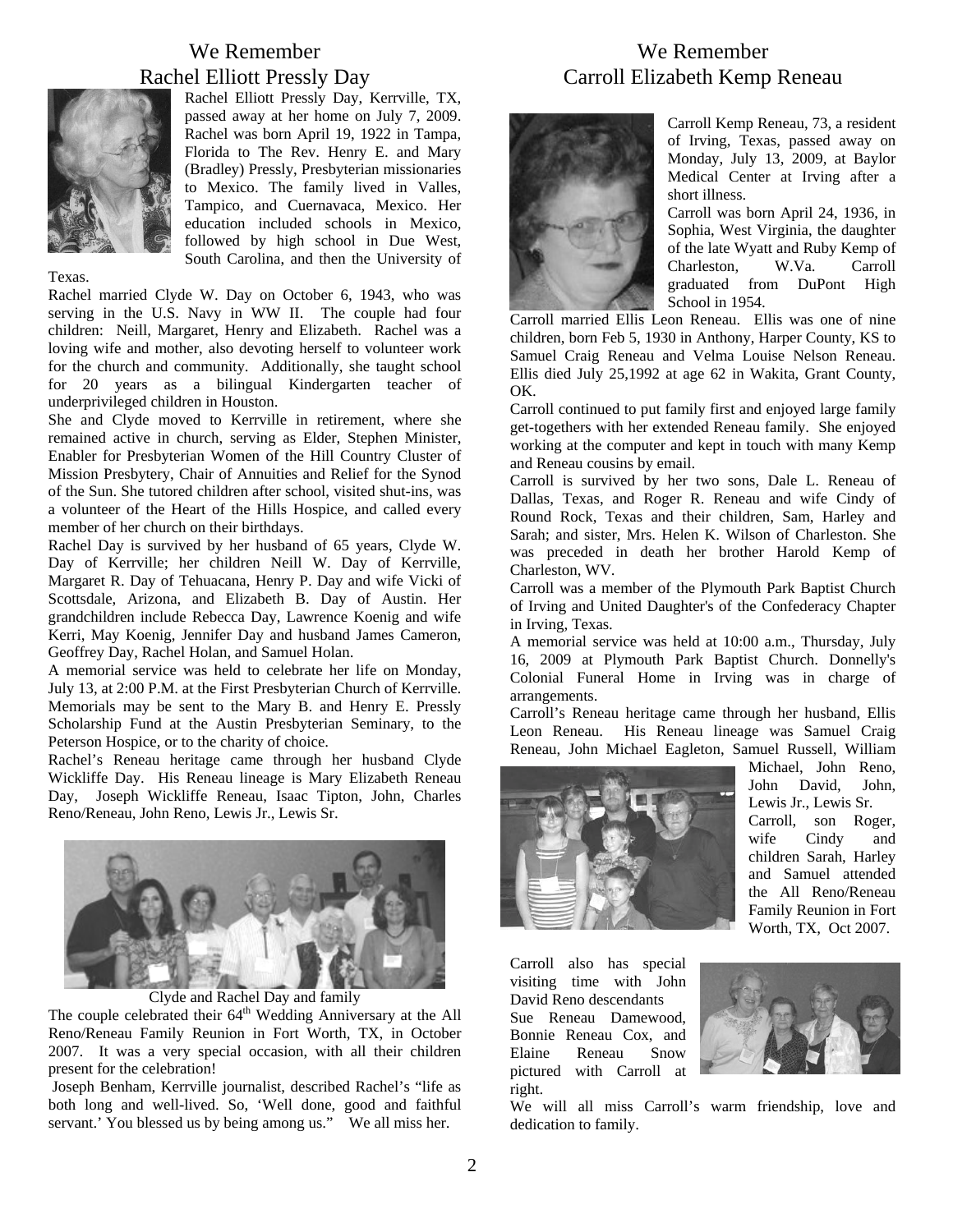**Nathaniel Smith Reneau William Edward Reneau Sarah "Sallie" Eola Reneau by Dollye McAlister Elliott** 

#### **A FACTUAL ACCOUNT OF A VERY REMARKABLE, TRAGIC RENEAU FAMILY**

 When Anita asked me to write an article on this family, I had a choice to make: whether to write it as a story, easy to read and digest, or one based on documentary evidence and fact; I have chosen the latter.

The father of this family was Nathaniel Smith Reneau,

born July 10, 1814, in Cumberland County, Kentucky, the fifth son and fifth of 10 children of John and Elizabeth (Thurman) Reneau. According to Nathaniel, he left home at the age of 13, about 1827, probably to go to school, as he appears to have been an educated man, as were others of John Reneau's children.

 The next record we have of Nathaniel, or Nat, is on December 28, 1835, when he married Eliza Darwin Rawlings in Somerville, Tennessee. Eliza had been born in Edgecombe County, North Carolina, but later had been living in Grenada, Mississippi, where she had many kin. Nat and Eliza had two children: Sarah (Sallie) Eola Reneau, born at Somerville, 1 August, 1836, and William Edward Reneau, born December 23, 1842, after the family had moved to Grenada, Mississippi. Eliza may have died in childbirth; in any event, soon after her son was born.

When the Mexican War began, Nat went to Memphis

Tennessee, and on June 9, 1846, joined the  $1<sup>st</sup>$  Regiment Tennessee Cavalry, Capt. Sneed's Company, as a Private to fight in the war. He was discharged on April 10, 1847, at Vera Cruz, Mexico, on a Surgeon's Certificate, his disability originating from disease contracted in the line of duty in Mexico (probably malaria). On June 2, 1847, Brigadier General Gideon Pillow signed a statement concerning Nat's Mexican War service, so Nat could be paid money due him. The Document states, in part: Said N.S. Reneau ... is thirty years of age, five feet eight inches high, fair complexion, blue eyes, dark hair, and by occupation a merchant."

 In the 1850 Census of Mississippi, William Reneau, age 11, is shown living in Panola City (Batesville), Panola County, Mississippi, in the home of A.D. Patton, Sardis, his uncle (probably the husband of Eliza's sister).

 On January 7, 1854, Nat, in a gracious reply to a letter 3 from a Reneau female cousin whom he had not previously known, tells about his family; that he lived in Memphis for 16 years, mentions a miniature he had just received from his "little daughter", Sallie Eola, and remarked on her likeness to her "12 years lamented mother" (1842); that Sallie is a pupil at Franklin Female College at Holly

Springs, Mississippi, and will graduate "first of July next", a little over 14 years of age; that his "little son" is a pupil at Chalmers College, in his  $13^{\text{th}}$  year of age,

"but will continue in college". Nat writes that Sallie is one of the most devout Episcopalians [Methodist] he has ever known" and as good a Whig", which, he states, fully accords with his own religious and political sentiments. 4

 When Sallie Eola Reneau graduated, she began a campaign to establish a state-supported institution for higher education of women in Mississippi, "equal in every respect to that which has been provided at the University of Mississippi for Men." Her petition had the endorsement of Governor McRae and was introduced in the Mississippi Legislature in January, 1856, as "An Act establishing a State Female College to be located in Yalabusha County". The Bill was approved February 20, 1856. However, no appropriation was made for the school.

 In the winter of 1857, Sallie visited U.S. President Buchanan and presented him with a copy of her petition for a bill in the U.S. Congress to endow the Mississippi College with 500,000 acres of unsold public lands in Mississippi. Sallie read the petition to President Buchanan, who complimented Sallie and gave her "great encouragement". Congress did not act on the Bill, but it remained on the Congressional Calendar.

 A Chancery Court Record, Coffeeville, Yalabusha County, Miss., shows that on August 17, 1857, N.S. Reneau was in general merchandise business in Grenada, Mississippi,

with E.C. Penn. The entry also mentions N.S. Reneau's son, Edward.<sup>5</sup>

 In 1862, the Civil War had begun, and Nathaniel S. Reneau was captured, apparently in New York City, by Union troops and interned as a prisoner of war in Fort Lafayette, New York City Harbor. He was not there long and was released on his Parole, his word that he would not bear arms against the Union. Upon his release, Nat went immediately to Tennessee and

5 General Docket, Chancery Court 1872-1890 GWD, Coffeeville, Yalabusha County, Miss., Book 2, p. 352.

<sup>1</sup> Cumberland County was later split and the part the Reneaus lived in became Clinton County. 2

He would be 33 in July, 1847.

<sup>3</sup> The copy of the letter is discolored on one margin and part of the margin is damaged so that the first words or two of line are indecipherable.

<sup>4</sup> From the letter, it appears his correspondent was the daughter or descendant of Lewis Reneau of East Tennessee. Nat had accidentally met him in the Tennessee Senate at Nashville some years before.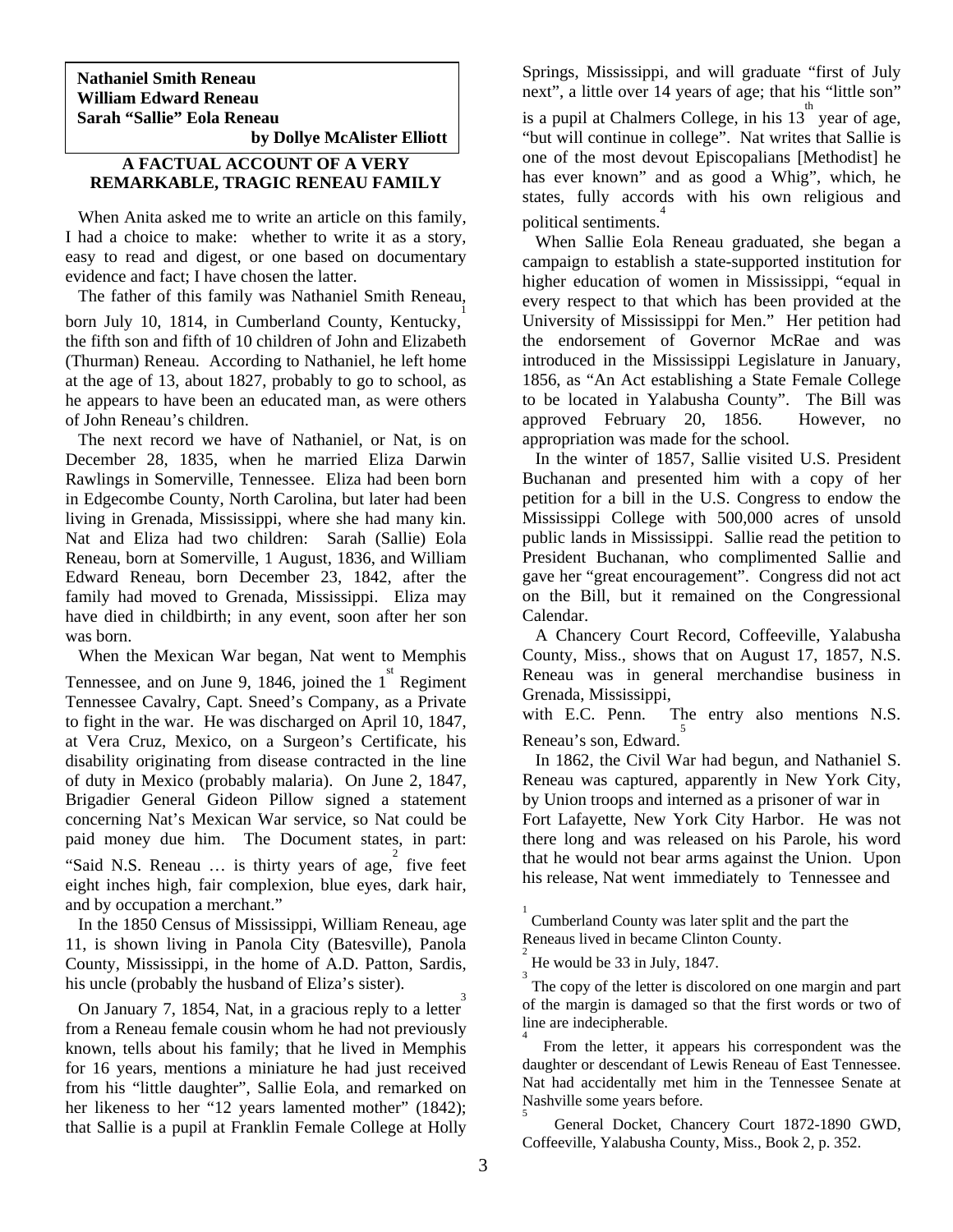became a volunteer aide to Brigadier General R. W. Richardson, Commander of West Tennessee Forces, CSA. Nat kept his word: he did not bear arms.

 Before March, 1864, young William Edward, age 21, had also joined the Confederate Army, first, as 2d Lieutenant with Co., I,  $17^{th}$  Tennessee Cavalry. By March 5, 1864, he was a Captain and assistant-inspectorgeneral on the Staff of General Richardson, stationed at Yazoo City, Mississippi.<sup>7</sup>

 General Richardson wrote a letter, dated March 6, 1864, to Col. Coates, commanding the Union Forces at Yazoo City, regarding Confederate dead and casualties captured by Union troops. The General states: "Capt. W. E. Reneau, assistant inspector-general on my Staff, with escort of men and ambulance train, will bear this communication under flag of truce." (Col. Coates refused to release the Confederate casualties.) 8

 General Richardson wrote his report, March 7, 1864, of the battle with the Union troops on the Yazoo River. In the report, he states: "I cannot close this report without mentioning in terms of commendations the promptness to carry my orders and the gallant bearing throughout the day of Capt. W. E. Reneau, assistant inspector-general on my staff."

 The General seems a busy letter-writer as, on April 23, 1864, he wrote a long, involved letter addressed to "His Excellency the President of the Confederate States" [Jefferson Davis], concerning the General's commission. In the letter, he refers to "N.S. Reneau, volunteer aide on my staff".

 A unit in the West Tennessee Brigade was named the Reneau Company, for whom, I do not know; it may be that N.S. Reneau had recruited the men.

 We do not know exactly what happened to William Edward Reneau. It appears he died in or soon after the War, whether from disease or wounds we do not know. The legend is that he was killed in action at the Battle of Chickamauga in East Tennessee, September 1863, but we see that he was still alive and very active in the Spring of 1864 in West Tennessee. I think the confusion arose from a letter Isaac Tipton Alexander Reneau wrote May 18, 1924, to some kinsmen, in which he states that Nat's son "Thomas" was killed in action in the Battle of Chickamauga, while his, I.T.A.'s brother Thomas was fighting on the Union side. There may well have been a Thomas Reneau killed at Chickamauga, but Nat's son was named William Edward and we know he was living after that battle, but this version of Thomas Reneau spread in the Reneau families. William Edward Reneau died unmarried.

 In any event, I find no more references to William Edward after the Civil War.

 I do not find records of this family from 1864 to 1872. Obviously, the War had torn up their lives, as it had so very many other people's. Nat would have had the grief of burying his only son, perhaps by the side of his wife in Batesville? Then he would have begun to repair his financial situation. As for Sallie, she resumed her mission to establish a state-supported college for women in Mississippi. Her activities for this over the years had brought the question to the people of Mississippi and resulted in the founding of the Mississippi State College for Women, which became a prestigious college in the South up to at least the time of World War II, to my knowledge. In addition to the usual college courses, the college had the reputation of also inculcating in the students the values of traditional Southern womanhood.

 Sallie's reputation was established as an educator. A group of civic-minded citizens of Germantown, Tenn., near Memphis, wrote and asked her to come live at Germantown for a time and help them establish and organize a school there. Sallie went to Germantown, where she lived in the home of Postmaster and Mrs. Miller. The school was planned, organized, pupils enrolled, and Sallie returned to her home in Mississippi in July, 1878.

 In 1878 the terrible Yellow Fever Epidemic broke out and swept across the South like wildfire. Germantown was one of the early areas struck. When Sallie heard about this, she went back immediately to Germantown, July 1878, to do whatever she could to help organize relief and to help with the victims. She also wrote news articles about the ravages of the epidemic, published in Tennessee and Mississippi newspapers, in an effort to obtain volunteers and aid for the stricken communities.

I have a copy of the last letter Sallie wrote to her father, dated September 28, 1878. It is in Sallie's handwriting (she was apparently left-handed). Excerpts here can show something of the great tragedy of the epidemic in only one small town, but this was repeated in thousands of towns and cities of the South.

"September 28, 1878. My dear Father, I sent you a postal card yesterday and six papers today, and I do not know that I could say more in a letter than I have said in the card and papers. … I am very anxious to

see frost  $\int_{6}^{9}$  and be rid of all this dreadful excitement.

*Tennesseans in the Civil War,* published by the State of Tennessee, listing units, Confederate and Union soldiers from Tennessee.

7 See Battle of Vicksburg, Mississippi.

8 *The War of the Rebellion: A Compilation of the Official Records of the Union and Confederate Armies,* Series I, volume XXXII, Part 1 – Reports, p. 329 and p. 285.

9 Not known at the time, but yellow fever virus was carried by the anopheles mosquito.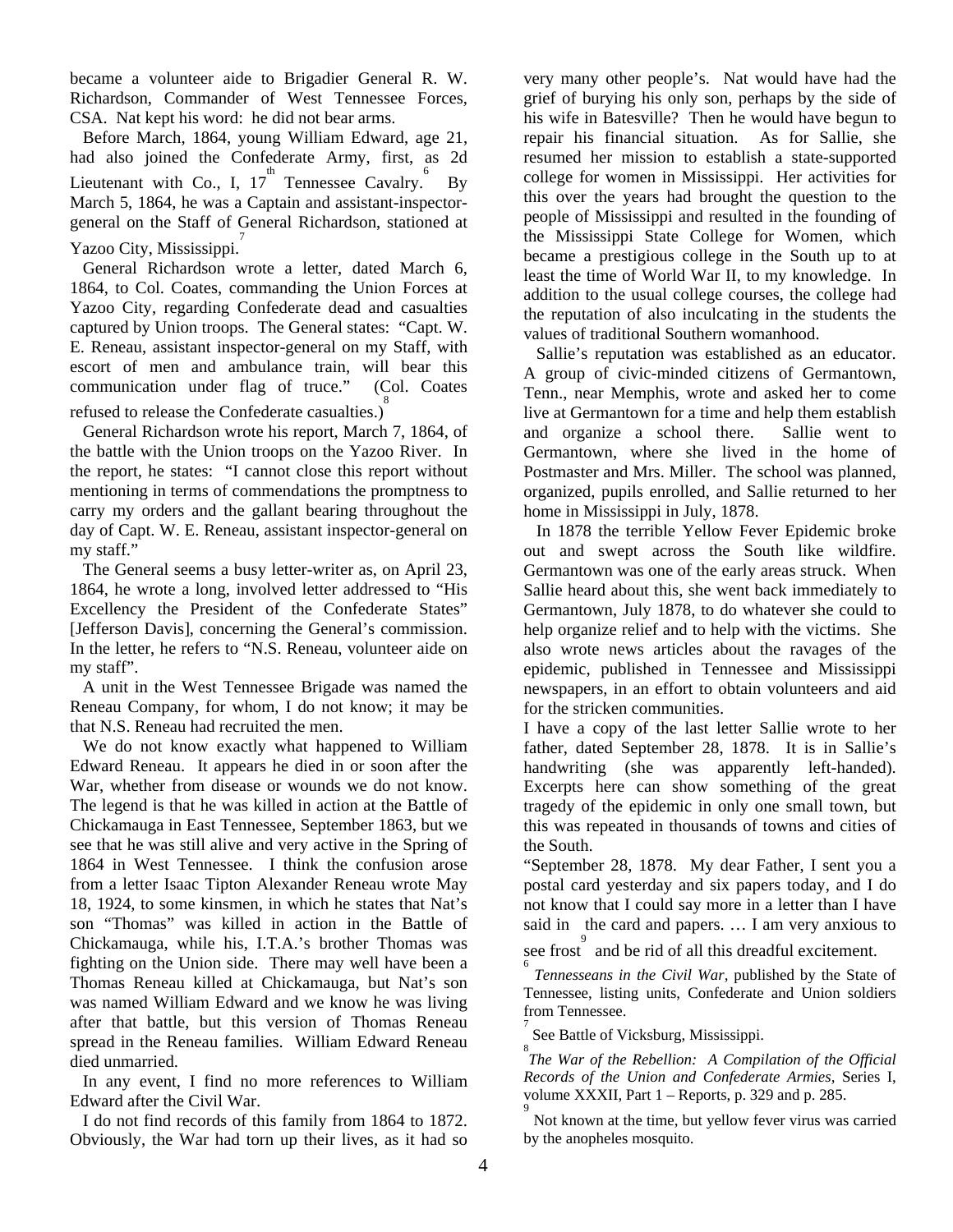I am tired, I'm so tired of it. It has been two long months of continual fear and excitement, which is as much as human nerves can stand. If it had begun a month earlier, I don't believe there would now be a living man, woman or child in the whole section. There have been at least ten thousand deaths from this disease … and it has scattered gloom and distress all over the land. … Mrs. Bucter is gone; Mrs. Kent is gone, and I fear her husband will soon follow her. ... Two more of my good friends, Dr. McKay and Mrs. Gorman, will go soon; they are all three very, very sick. Mr. Edmonson is also sick. … I have never felt so entirely helpless as now. Who is there to look to but God? God help us! And send us frost. … There are now six sick ones in Mr. Hurt's house and he is reported to be dying. There are five sick at Mr. Gorman's and his wife reported dying; he buried his little daughter two days ago. Six at Dr. McKay's, and he can scarcely live. … I am low spirited, distressed. After all, I had rather be here than at Batesville, I had rather die here. I am glad that I came. I will write again as soon as I can. Write. God bless you! Good night. Your affectionate child, S.E. Reneau

 An article from an Ohio newspaper, probably Cincinnati, reads:

#### **AN INCIDENT OF THE YELLOW FEVER**

"The Pittsburg Evening Chronicle contains a very affecting episode relating to the Southern plague, which affects in the deepest degree a parent now in this city. But we will allow the Chronicle to tell the tale in its own language: 'On the arrival of the 8:11 train from Washington at the Union Depot in Pittsburg on the morning of the  $15<sup>th</sup>$  instant, one of the Western Union Telegraph messengers stood in the doorway of the diningroom, holding in his hand an envelope addressed to General N.S. Reneau. The telegram was claimed by the anxious hand of a venerable looking gentleman in the shady paths of life, whose grief on learning of the death of his daughter, the only remaining member of his family, by yellow fever, at Germantown, Tenn., early this morning, can be better imagined that described. Miss Sallie Eola Reneau, niece of Rev. Dr. Reneau of Clinton Co., Ky., and of A.D. Patton, Tampa County, Miss., and cousin of Hon. Allen C. Thurman of Ohio, was making her temporary home at Germantown, as volunteer nurse and as historian of the ravages of the disease for the State of Mississippi as her published accounts and reports of the ravages of the disease and feeling comments on the death of friends now before us testify. She was a leading spirit in the organization and management of all relief and charitable movements of the place where she had voluntarily determined to do her best for those who suffered around her. The General, while on business in Washington City, received word of her illness through the postmaster at Germantown and was hastening to her side

when confronted with the announcement of her death. He telegraphed to have her remains tenderly laid away, and her effects taken care of until his arrival, which, now that there is nothing for him to go for, will not be until the fever has abated. The home of General Reneau is at Batesville, Miss.'"





 A copy of the telegram delivered to Nathaniel Smith Reneau

 There are two notices of Sallie's death, one in a Mississippi paper, no date, and one apparently from Commercial Appeal, Memphis, again no date.

 The Mississippi paper: "The many friends of Miss Sallie Eola Reneau, of Mississippi, will be shocked to hear of her untimely death from the plague on the  $14<sup>th</sup>$ instant, at Germantown, Tenn., where she has been temporarily residing. She was the daughter of General N.S. Reneau, of Batesville, Miss., fell in the meridian of life, and enjoyed for many years a great reputation in the South as one of its finest writers. She had devoted her life to the education of her sex, rich and poor, having been a distinguished scholar and educator.

 "The Legislature of the State of Mississippi paid the highest tribute to her character and qualities by giving her name to the Reneau Female University of Mississippi, declaring her to be the first president of the same, and that State will always be proud of her, not only for her devotion to her sex in contributing her life to the elevation of women, but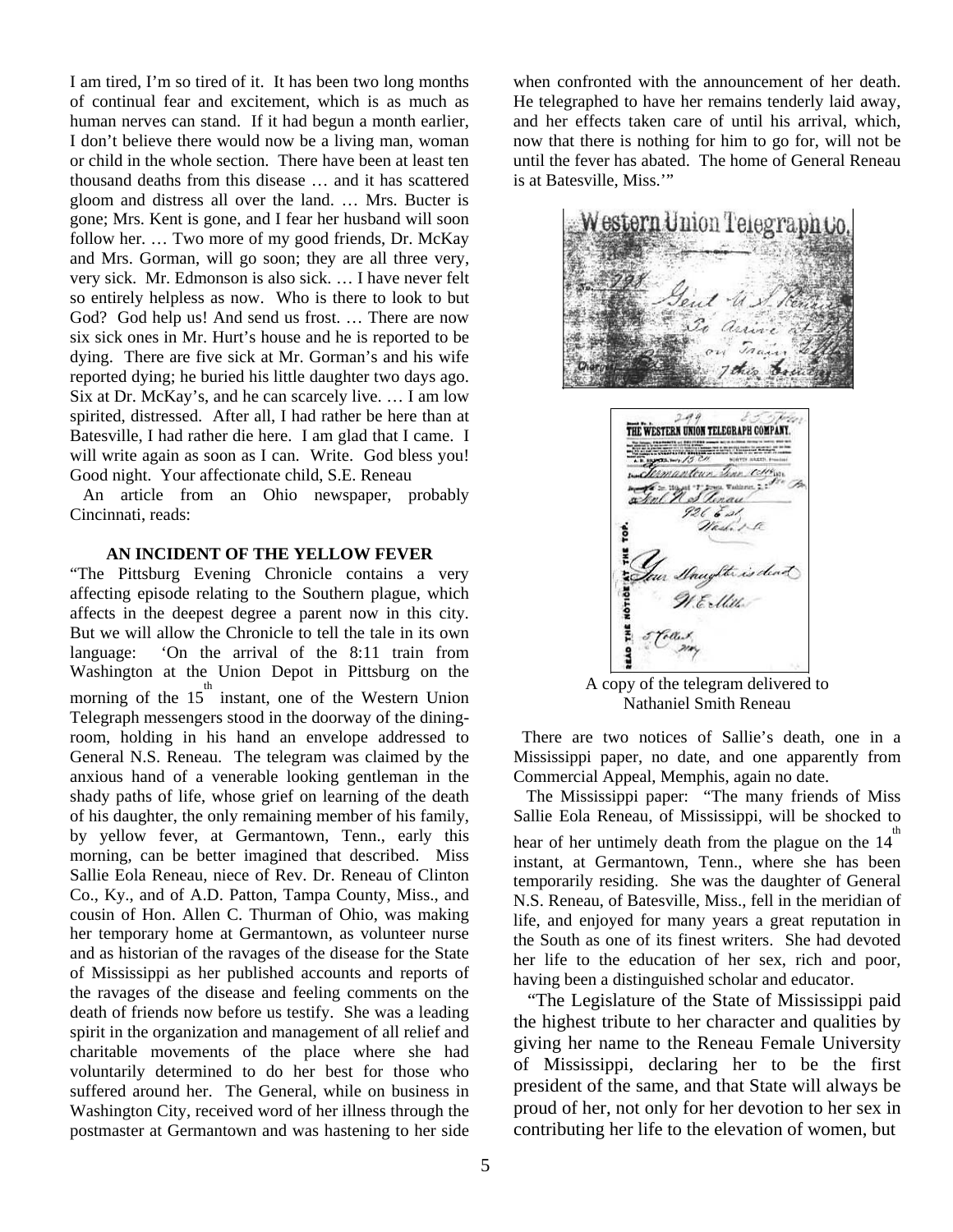also to her great self-denial and her Christian character displayed by remaining in the plague districts to aid and comfort the sick and dying.

 "Of Miss Reneau, said Mississippi's Senator Alcorn: 'The State of Mississippi's great educator, Christian, scholar, and artist, to the power of whose pen I, with due deference, bow.'

 "The State of Mississippi, at the earliest session of her Legislature, should erect over her remains some monumental record worth of this great scholar and of the State of which she was proud to have been a daughter."

 From the Tennessee newspaper: "Gen. N.S. Reneau, of Batesville, Miss., is well-known in Washington in connection with Mexican affairs. He had large international interests there and for some months past has enjoyed close relations with the president and the Mexican Minister, in regard to diplomatic relations with that country. Most recently, the General has been notable for efforts for the relief of the unfortunate people of the South, but more especially for those of Mississippi. Every few days Gen. Reneau would exhibit a letter from his daughter, Miss Sallie Eola Reneau. He would use her eloquent and touching descriptions of the trouble that was around her, as his excuse for most urgent appeals for help; and now his fair correspondent and daughter herself is dead. There are no words by which we can express our regret for the loss of this gifted and useful young girl, or our sorrow over the affliction which has befallen our friend." [Sallie Eola Reneau was 42 at the time of her death.]

 Nat had been interested since the Mexican War in building railroads in Mexico and in Mexican silver. He had become friends with the President of Mexico, to whom he had presented his railroad plan. But Mexico, after the Mexican War, needed roads more than railroads, and there was no money to back railroads. Nat had formed a Syndicate in Washington, getting capitalists to invest in building Mexican railroads. The Mexican President had apparently given Nathaniel Smith Reneau the courtesy title of "General", which would help in Washington with his work. There are two partial pages of a newspaper, possibly *The Monitor,* copies of which I have, dated May 23, 1880. Articles in the newspaper are on Panama, Costa Rica, England, the Mexican Minister to the U.S., Mexico, an anecdote about Mark Twain trying to establish a newspaper in Mendocino County, California. It also contains a long article headed "The Railroad Question – Another", and reads: "*The Monitor* of the 18<sup>th</sup> inst. contains a communication from Gen. N.S. Reneau, the representative of a syndicate of the leading capitalists and railroad men in the United States, in which he proposes in the name of his associates a project for railroad construction in Mexico." Some of the associates mentioned are Jay Gould and Russel Sage of New York "of world-wide fame as millionaires", Thos. A. Scott of Philadelphia, Railroad King; Jno. O. Brown, Governor of Tennessee, who inaugurated and completed the railroad system in Tennessee; Stanley Mathews, U.S. Senator from Ohio; and others.

 A J. C. Guzman of Oaxaca, Mexico, wrote to Nathaniel in St. Louis on January 12, 1887, reporting on gold and silver mines Nat had asked him to check on, which he will try to secure for Nat "for your return". Two Mexican Generals [whose names I cannot decipher] and Guzman's wife "send you their compliments".

 Nathaniel, in low spirits after the death of his family, went to Europe and traveled in Spain and elsewhere. I cannot find dates for this trip, so it may be that Sr. Guzman was not referring just to Nat's return to Mexico, but to America.

 A frequent letter-writer was John (W. or M.) Butler of the Treasurer's Office, Mission of Methodist Episcopal Church in Mexico City.<sup>10</sup> He wrote on August 5, 1888, telling Nat bad news about how much money he would have to put up, \$800,000 to \$250,000 [sic] on property in Guanajuato. Mr. Butler remarks on "when you return in September, trust you had a pleasant trip home"

 On January 2, 1889 [mis-dated 1888], this same John Butler wrote a letter to Berry Jordan Reneau, telling him of Nathaniel's death on December 5, 1888, from pneumonia, in Mexico City, and that Butler had immediately notified "Rev. Doctor Reneau", <sup>11</sup> also "our mutual friend Mr. Miller of St. Louis", and the American Consul in Mexico City. The letter tells that Nathaniel had come to Mexico City in December and, while waiting to arrange some business with the Mexican Government, contracted a severe cold that turned into pneumonia. Butler says he had to leave the city and, when he returned, Nathaniel was in the hospital. Butler arrived at the hospital about 5 minutes before Nathaniel died. N.S. Reneau was laid to rest in the American Cemetery, Mexico City, and Butler suggests a gravemarker be put at his grave. Butler's letter also tells us that for some two years Nathaniel had been interested in securing a concession for gold mines in the State of Oaxaca, which he had under bond, to expire February 1, 1889, "if none of his friends come

<sup>10</sup> Letters from Butler are typewritten, but some letters are damaged and some letters are confusing; for example: the u's look like v's , while the v's also look like u's, etc.

<sup>11</sup> The telegram had been returned to Mr. Butler; Isaac Tipton Reneau had died.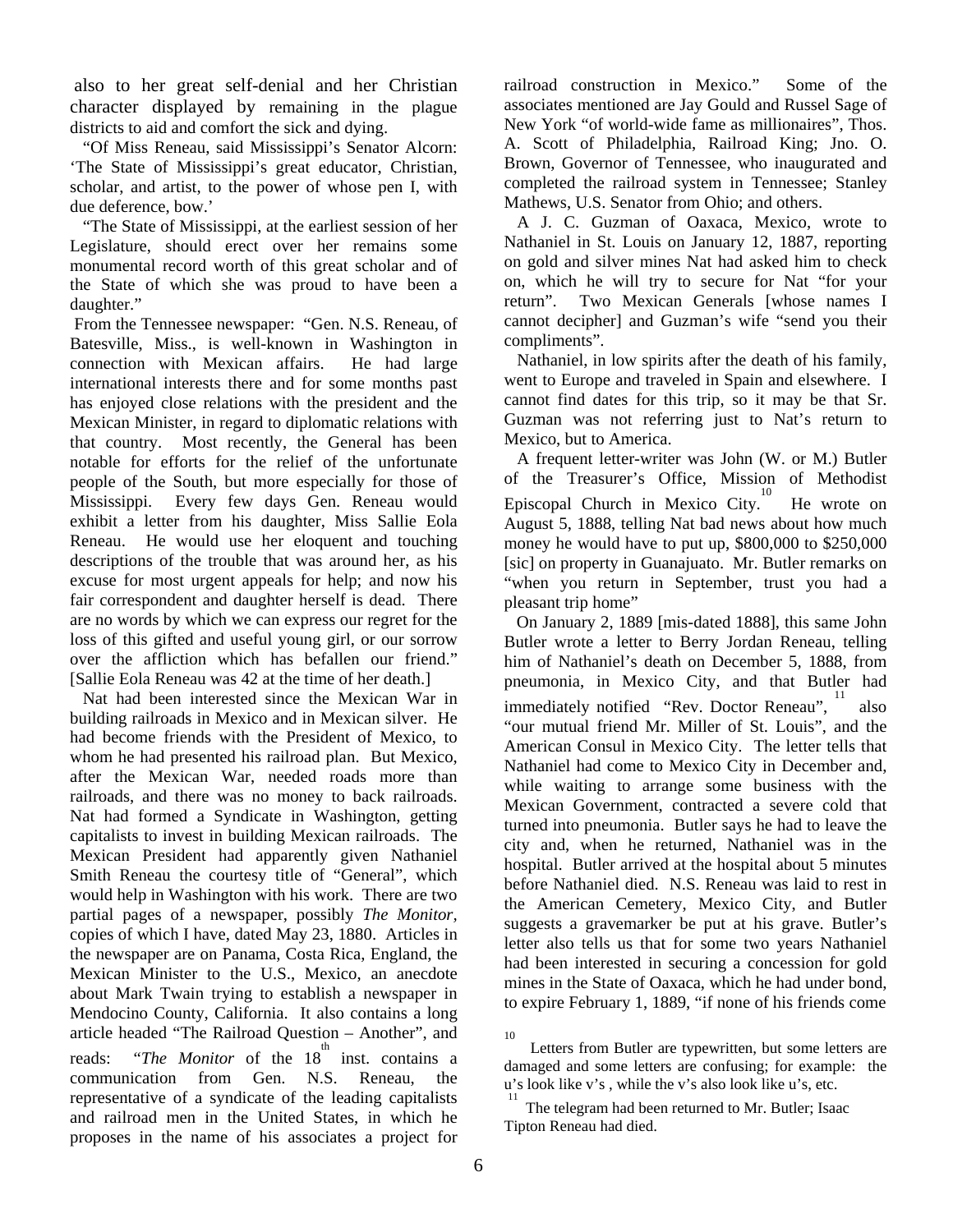down before then"; otherwise, the property would be lost, together with several hundred dollars invested in it; that Nathaniel's last trip was to secure concessions in Guanajuato, which had now been granted. "Your brother represented a Syndicate in Chicago, of which Samuel Chandler … is President" and that Chandler is expected in Mexico soon.



 The tombstone of Nathaniel Reneau reads: **GENERAL** N.S. RENEAU BORN July 10, 1814 DIED Dec 5 1888

As to Nat's possessions, Butler writes that he has in his safe (at the Mission) \$100 American cash, and \$200 in checks sent by Mr. Chandler, which were sold at 36.25% [exchange rate], a gold watch and chain that had belonged to Sallie and returned to Nathaniel after her death, \$20 in American gold, and \$7 in Mexican silver, "all these, except expense for sickness and burial, still in my safe at the mission". Butler says he paid out for Nathaniel's hotel bill, physician, and burial, telegrams to U.S. \$125.69 Mexican money, "leaving a trifle over \$200 American money" still in Butler's hands, "which Mr. Chandler may consider his". He also has Nathaniel's small valise, which contains one or two changes of clothing and "quite a number" of papers. The letter suggests the gravemarker may be paid for out of the money in Butler's hands. Mrs. M. E. Stillings<sup>12</sup> wrote a letter to John Butler on July 18, 1889. I do not have a copy of her letter, but, on July 26, 1889, Butler replied to her letter, addressed to her at Sparta, White County, Tennessee, acknowledging her letter to him of July 18. Butler enclosed in his letter to her a copy of the letter he had written to Berry Reneau on January 2, 1889. Butler explains to Mrs. Stillings that Nathaniel's property could not be released to any one of the family without written authorization from "all the heirs" to release the property to one of them; that, if this if not done, he will have to turn the property over to the American Consul in Mexico, who will send it to Washington, where the family will have to claim it and pay a commission. Butler strongly

suggests the family send an authorization to Mexico City, where the only expense would be mailing charges to whomever the heirs designated the property be sent. Butler goes on to say that Nathaniel's mining interests "fell through" because the time to exercise them expired. His letter enclosed a picture of Nathaniel's gravemarker, which Butler had chosen and had erected at Nathaniel's grave. He says he has sent several copies of the photograph to "Barry" and can send more if others want them, which can be charged against the effects that are still in his hands. Butler writes that Berry seems angry and insists Butler send everything to him but that he cannot without the signed authorization from all the heirs.

Mrs. M. E. Stillings received this letter and, at the bottom of the copy of Butler's letter to Berry Jordan Reneau, Mrs. Stillings wrote a letter to her brother I.T.A. Reneau, dated May 3, 1992(?). The copy I have of her handwritten letter is faint, difficult to read, but appears to be about some of the family should try to obtain Nathaniel's property.

 I have a copy of a letter from Isaac Tipton Alexander Reneau, son of Rev. Isaac Tipton Reneau, dated May 18, 1924, to three Reneau kin who were planning to go to Washington to visit Nat's grave (mistakenly thinking the grave was in the "National Cemetery in Washington City") and see if they could recover Nat's belongings. I.T.A. Reneau writes to Mrs. Mary C. Moss Bonham Texas, Joseph Reneau, "address unknown" [Bowling Green, Ky., son of Millard Fillmore Reneau], and Mr. and Mrs. W.W. Roland of Hobart, Oklahoma, [Mary Pitsy Depp Rowland, granddaughter of Isaac Tipton Reneau] urging them not to waste their money going to Washington. That he had gone to Mexico about 16 years before [circa 1908], visited Nathaniel's grave and inserted a note in a "crevice" in the slab covering" the grave. I.T.A. Reneau writes that he had gone to one of the mine sites about 250 miles southwest of Mexico City, as far as cars could go, then by foot. So his advice to these kinsmen is not to waste their money going to Washington, D.C., and to stop payment to any attorney or other person to investigate, "for it is money thrown away".

\*\*\* The story of the Nathaniel Smith Reneau family is a tragic one, but it is also the story of great achievement through the efforts of one woman, Sallie Eola Reneau, to establish the Mississippi State College for Women, now the Mississippi University for Women, the oldest state- supported college for women in the United States today.

 Margaret Eunice Stillings, daughter of Isaac Tipton Reneau, niece of Berry Jordan Reneau, Nathaniel Smith Reneau, and other children of John and Elizabeth (Thurman) Reneau.